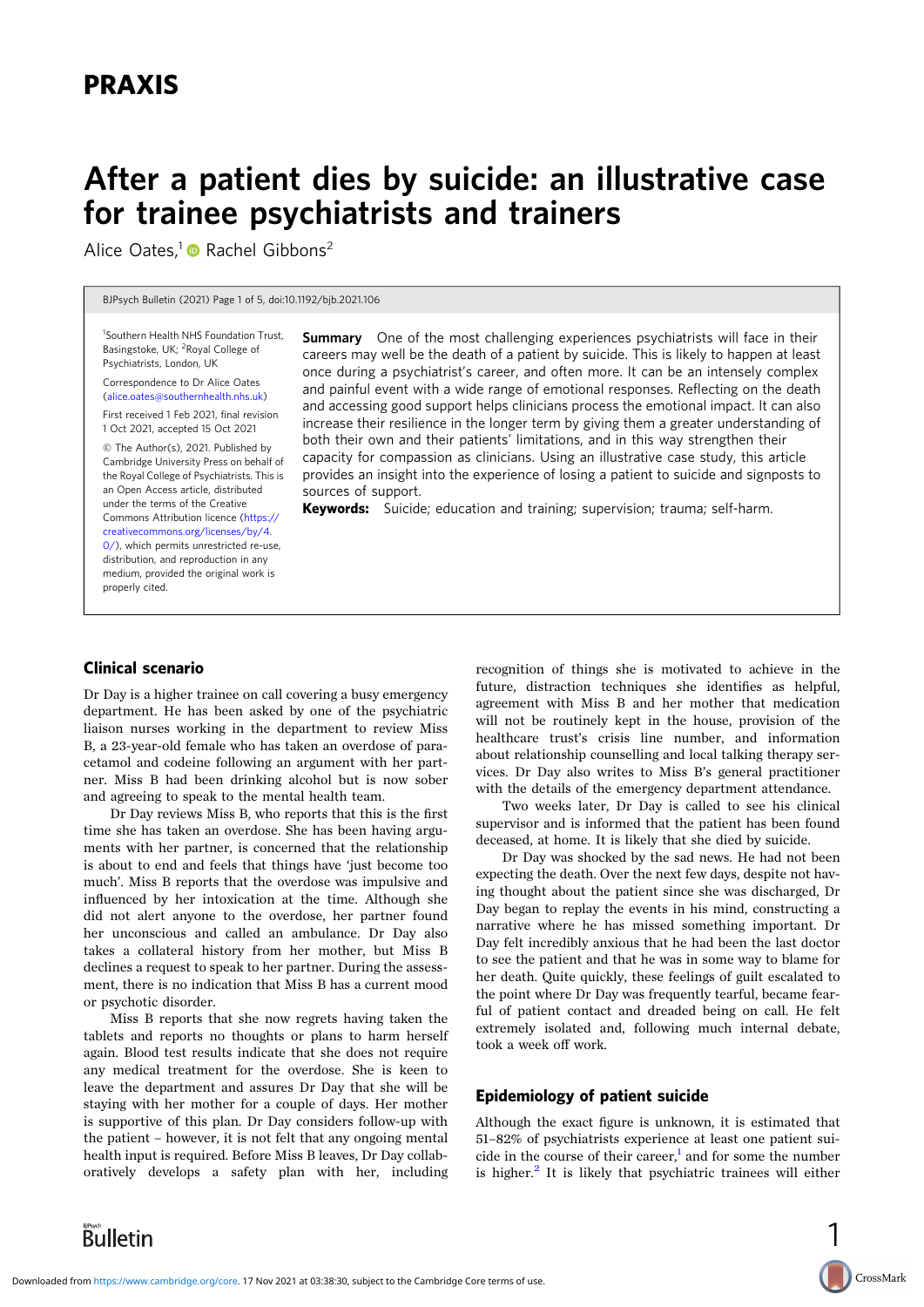have personal experience or know colleagues who have lost a patient to suicide. Even with good clinical care, some patients die in this way. It is important to remember that around 75% of those who die by suicide have not been under the care of mental health services in the year before their death. $3$  One theory is that suicide can be a response to a loss and represents a difficulty in mourning[.4](#page-3-0),[5](#page-3-0) Suicide prevention is therefore a public health issue and there is good evidence that public health interventions are the best way of preventing suicide.<sup>[6](#page-3-0)</sup> In light of the uncertainty and difficulty in knowing which patients are at particular risk of suicide it can be tempting to reach for an algorithm or flowchart for prediction. This has been shown to be inadequate and there is clear evidence now that risk assessment tools do not accurately predict the risk of suicide.<sup>[3,6](#page-3-0)–[9](#page-3-0)</sup> There is emerging evidence that a good psychosocial assessment, the appropriate management of any identified risks and safety planning with the patient are effective in reducing suicidal behaviour, $6,10$  although none of these methods are 100% effective at preventing suicide.

## The effect of patient suicide on clinicians

It is common for psychiatrists to feel shocked and upset, with other emotions also emerging, including guilt, anger, anxiety and shame. Fear of judgement and blame by other colleagues is also frequent. $11$  Many psychiatrists report that they have felt a degree of responsibility and have believed that in some way their decision-making contributed to the death.<sup>[2](#page-3-0)</sup> The feeling of shame can be damaging, resulting in emotional withdrawal from possible sources of support. Research into the impact of suicide on mental health staff suggests that the effect can be comparable to that of other traumatic life events such as the death of a parent, $12-16$  $12-16$  $12-16$ and that active monitoring for symptoms of post-traumatic stress disorder may be appropriate. $17$ 

The intensity of emotion felt following the death of a patient can be great and will vary from clinician to clinician. It is currently unclear why some deaths have a greater impact than others and affect some of the clinicians involved in the care more than other clinicians. Some speculated factors include: the clinician's relationship with the patient, whether they were the last clinician to have contact and their personal vulnerability at the time of the death. What is clear is that the support received following a patient sui-cide is critical to the subsequent response.<sup>14[,18](#page-4-0)-[22](#page-4-0)</sup> A recognition of this is leading to the development of various postvention protocols for mental health staff.<sup>[18](#page-4-0)-[22](#page-4-0)</sup>

## Advice for clinicians

No individual can be to blame for anyone's death by suicide. Blame implies a single causal factor and that the responsibility for the death lies with one person only. This is clearly not the case and denies the complex reality of suicide. Although doctors may have some responsibility for an aspect of the care provided, or not provided, to assume too much responsibility is not reasonable.

It is important to remember that all staff groups, including those working in non-clinical areas, may be affected by a

2

patient suicide and different individuals are likely to require different types of support at different times. $^{23}$  $^{23}$  $^{23}$  Trainees may not be in a position to offer this help directly, but an awareness of the needs of other team members is important. After the death there is likely to be a multidisciplinary team debrief with a pastoral focus to discuss what was known about the patient and the care that was provided and to offer some space for emotional responses. These meetings are often facilitated by a psychologist. Generally, all those who have been involved in the care are invited. This invite should include those not currently attached to the team. These meetings can be challenging but are generally found to be helpful. $^{24}$  It is important to recognise that some clinicians may feel too emotionally distressed to be able to attend, or contribute, at this early stage. $24$ 

The Patient Safety Group of the Royal College of Psychiatrists offers practical guidance in the College Report Self-harm and Suicide in Adults.<sup>[6](#page-3-0)</sup> This report highlights the need to have established support structures in place for all staff, including those in training, accessible when the need arises. It also recommends regular reflective space (such as Balint groups or reflective practice groups) as part of everyday work.

The gap in consistent support for clinicians after the death of a patient by suicide has recently been addressed by the Oxford Centre for Suicide Research in the booklet If  $a$ Patient Dies by Suicide: A Resource for Psychiatrists.<sup>[11](#page-3-0)</sup> In this guide, psychiatrists are encouraged to prioritise self-care and connecting with others and to try to avoid the often inaccurate narratives developing around the death. The booklet also normalises the experiences of others who have gone through this process, with the aim of supporting both trainees and qualified psychiatrists when a patient suicide occurs.

## Supporting the family

Dr Day and his supervisor met with a senior member of the psychiatric liaison service who knew about the death and had met with Miss B's mother to offer condolences. Dr Day was particularly concerned for the well-being of Miss B's mother and felt he wanted to offer her support. It was decided that that it was not in the best interests of Dr Day or Miss B's mother for them to meet at this point. Miss B's mother's grief was very raw and Dr Day was advised that he might have difficulty coping due to his current vulnerability. He was reassured that bereavement support had been provided and that there would shortly be a formal meeting with the family and those involved in the care of Miss B, and that they would be given the opportunity to contribute to the serious incident investigation should they wish.

#### Support available for families and peers

Deaths by suicide often lead to complex bereavements and families will understandably vary in their ability to be involved in interviews and investigations. $25$  Offering supportive information, such as Public Health England's Help is at Hand booklet, $^{26}$  $^{26}$  $^{26}$  can provide some comfort and start the process of engagement. Organisations will have formal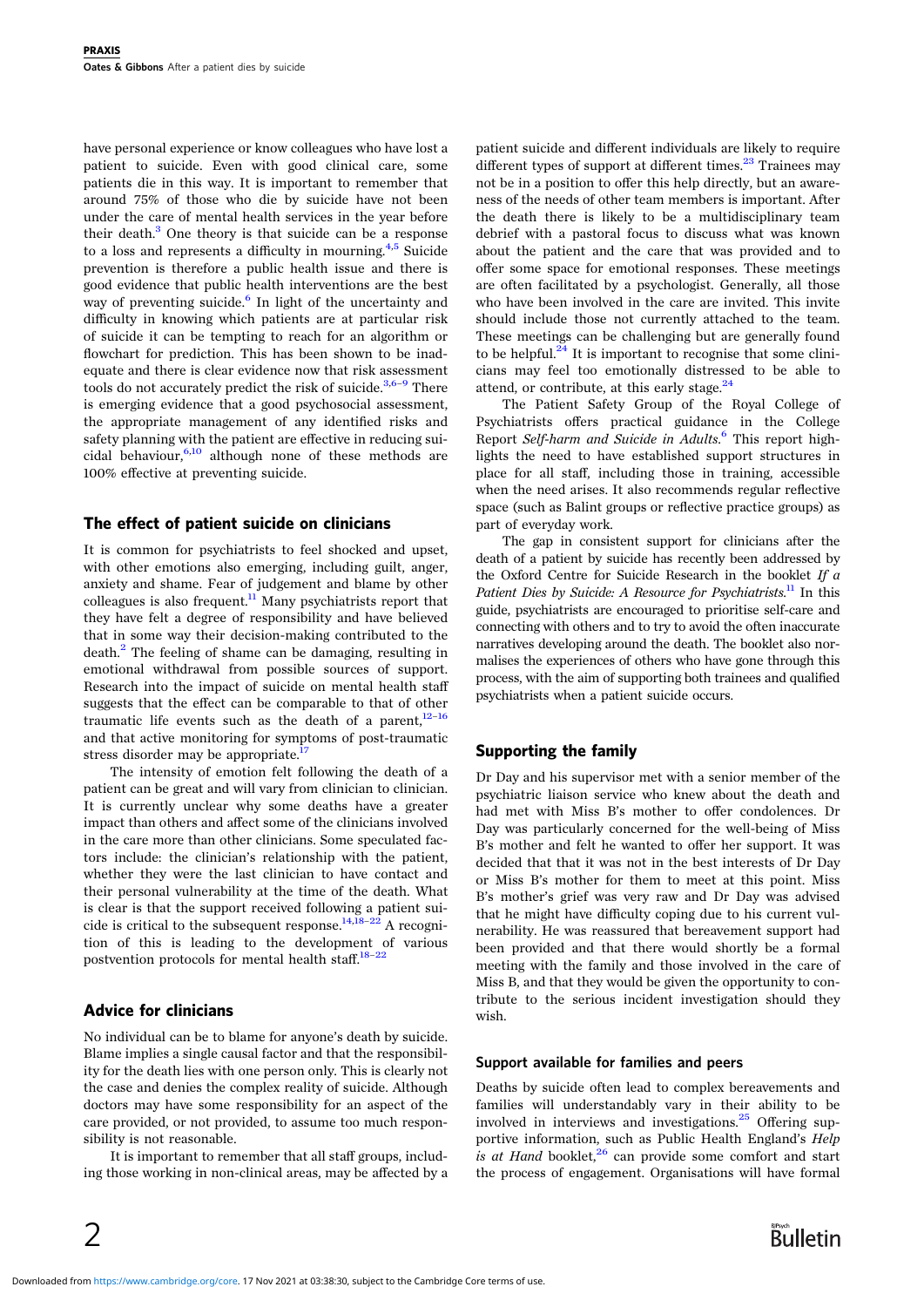support structures, and the responsibility for communicating and supporting the family is a systemic one. This should not be left to individual clinicians involved in the care of the patient, who are likely to be emotionally affected themselves. Some mental health organisations have started to adopt a family liaison service model with which to support bereaved families following a death.<sup>[27](#page-4-0)</sup>

There is growing recognition that the death of a patient may have a significant impact on other patients who have known the deceased in a variety of contexts. Although research is limited, it is generally agreed that the vulnerability of other patients may be increased following a peer suicide and that they may need additional support at this time.<sup>[28](#page-4-0)</sup>

## Investigations and inquests

## Internal investigation

An internal investigation follows most deaths of patients under the care of mental health services. This occurs before the coroner's inquest, meaning that at the time of the investigation the cause of death (and whether or not it is death by suicide) has not yet been confirmed. The aim of the investigation is to examine the care pathway provided to the patient who has died, so that any learning from this can contribute to future service development. The aim is not to determine what led to the death, as that can only be hypothetical at this stage.

There is a compassionate and legal obligation, called the Duty of Candour, $29$  to involve families and be open and honest in this investigation. It is important that families are involved as they have information pertinent to the investigation and may have concerns about care that can be addressed during this process. It has been shown that suicide prevention and care for patients improve in mental health organisations that routinely involve families in clin-ical care and organisational processes.<sup>[3](#page-3-0)</sup>

Routinely, clinicians who have been involved in the patient's care are interviewed as part of this investigation. Clinicians may feel understandably anxious about this. However, anecdotaly many find the process helpful as it provides them with space and support to discuss care decisions. During the process, clinicians may also find out more about the wider circumstances of the death. It is important that trainees feel encouraged to invite their clinical or educational supervisor to attend for support.

After the internal investigation, a serious incident report will be provided to the coroner to assist the inquest. The principles that underpin an investigation, as well as an explanation of the investigation process, can be found in NHS England's Serious Incident Framework (SIF) policy.<sup>[30](#page-4-0)</sup>

#### Coroner's inquest

The role of the coroner is not to apportion blame or to guess at the events that contributed to the death, but to determine who has died, how they died, and where and when they died. From the wide range of evidence provided it may become clear that the care provided by mental health services formed only a small part of the individual's life. Many people find that the experience of attending the inquest gives some

sense of resolution. Nevertheless, even the most experienced doctors can become anxious at the thought of being summoned.

Coroners' courts are 'open hearings,' meaning that, as well as the professionals involved in delivering care, members of the public (including relatives and friends) can attend. There is likely to be a range of emotional response from those hearing and giving evidence.

Many deaths by suicide occur despite high-quality practice and the best efforts of those providing care. However, there are times when problems with service delivery or clinical practice are highlighted by the internal investigation or the coroner's inquest. Any problems identified should be systemic in focus and not personally directed towards any individual. If the coroner becomes concerned about particular care practices and believes that urgent action needs to be taken to reduce the risk of further loss of life, they can issue a Prevention of Future Deaths (PFD) notice. This requires the respondent to reply within 56 days with the proposed changes in care that will address the issue. $31$  An example of such a PFD and the responses to it are available online $\frac{32}{2}$ 

#### Training and practical issues

Dr Day took the experience to his Balint group and was able to discuss with other trainees both the case itself and his response to it. He found this process extremely useful in understanding some of the things that he had been feeling, recognising that other trainees, who he considered competent and professional, had also had similar experiences and reactions.

Dr Day was able to write a reflection in his portfolio where he described and reviewed the incident and the journey he had been through in terms of learning and recovery. Dr Day highlighted this reflection in his Annual Review of Competence Progression (ARCP) documentation and was praised by the ARCP panel for offering such a considered and insightful response.

#### Trainees' responsibilities

It is likely that trainees will have deep personal reflections, over the many years following the death, if involved in a case similar to the one outlined here. A patient suicide would be regarded as a 'serious incident' and as such will need to be recorded appropriately on ARCP documentation submitted to the deanery. Patient deaths by suicide are a part of the experience of being a psychiatrist and recording them does not affect progress through training. Not disclosing incidents may lead to questions regarding probity – if trainees are ever unsure about what information to document they can confirm this with their deanery or clinical and educational supervisors.

#### Guidance for supervisors

As a trainer or supervisor, it can be difficult to know how much support to offer a trainee, particularly if the trainer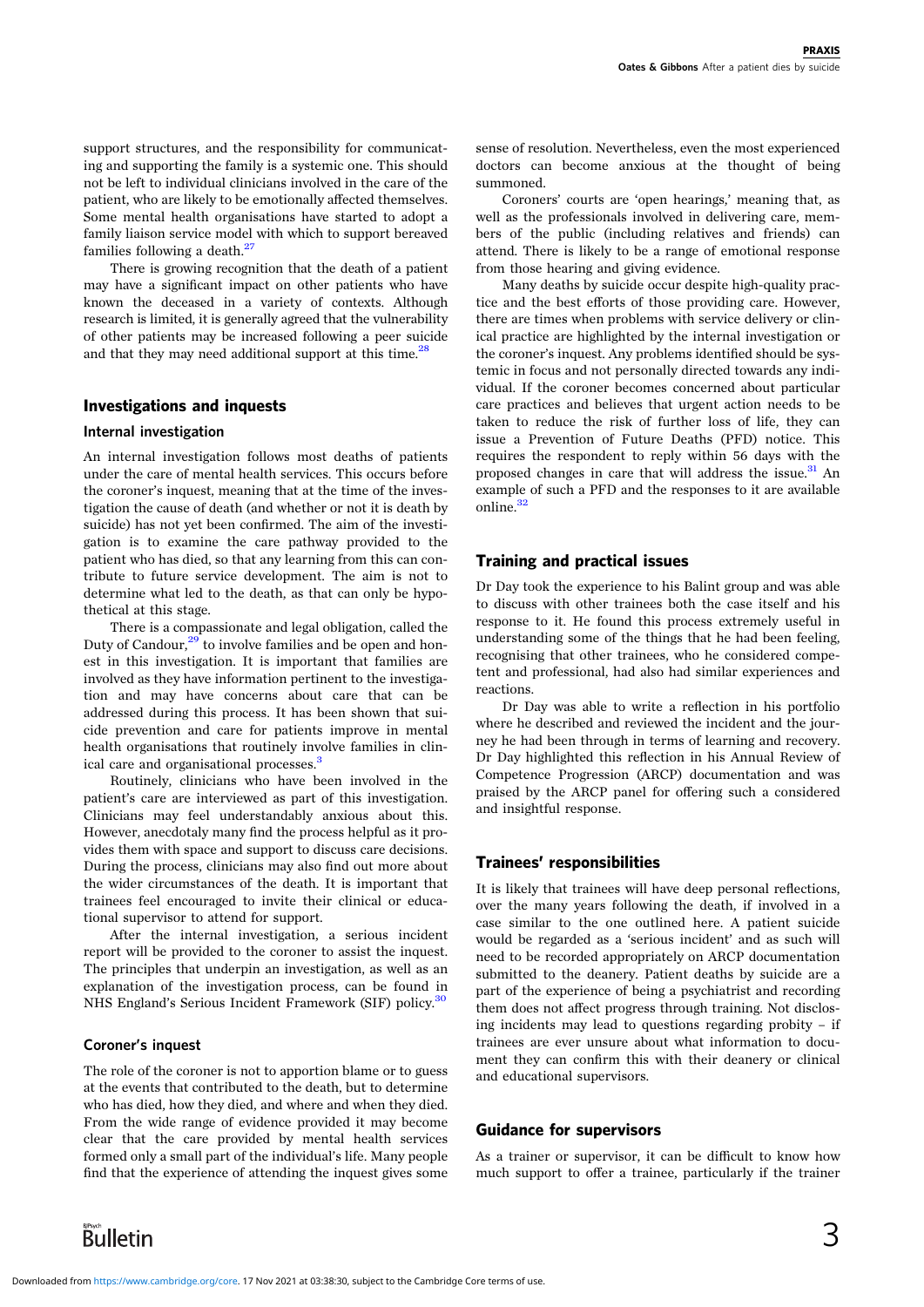<span id="page-3-0"></span>or supervisor has had difficult past experiences with patient suicide and limited support themselves. For the coroner's inquest, it is important that trainers and managers take care of logistical issues such as guaranteeing that any trainees involved have the day off work, are not on call that evening and are not coming off a night shift. It may be that a supervisor hears about an incident before a trainee does. In this situation, it is important that they inform their trainee face to face and at a time where a supportive discussion can take place. This prevents trainees having the shocking, but not atypical, experience of receiving an unexpected message notifying them about the death of a patient or asking them to attend an investigation. It is useful to point them in the direction of the booklet mentioned earlier (If a Patient Dies by Suicide)<sup>11</sup> and other resources available on the Royal College of Psychiatrists' website, where they can also watch videos of psychiatrists talking about their own experiences following a patient death of this nature. $33$  It is very valuable for supervisors to make themselves available to support the trainee on the day of the inquest and to 'check in' with them periodically afterwards, monitoring them for signs that they are not coping, such as increased sickness, reduced performance and greater apparent emotional vulnerability.

# **Conclusions**

Discovering that a patient has died by suicide, and the process that follows, can be emotionally stressful and traumatic for clinicians involved in the patient's care. It is hoped that this illustrative case helps clinicians prepare themselves for how they might respond to the suicide of a patient whose care they have been involved in, and how they might best support others in that situation. It should also help clinicians going through this unfortunate process at the moment. Many clinicians have had this experience and it is important to challenge unhelpful narratives and to ask for help and support. St John-Smith et al offer guidance for psychiatrists on preparing for a coroner's inquest following a patient's  $death<sup>34</sup>$  $death<sup>34</sup>$  $death<sup>34</sup>$  and NHS Resolution has published guidance on sup-porting staff to prepare for inquests.<sup>[35](#page-4-0)</sup> Other helpful resources may be found on the Royal College of Psychiatrists' website.<sup>[33](#page-4-0)</sup>

#### About the authors

Alice Oates is a Specialty Trainee Year 6 (ST6) in general adult psychiatry currently working in liaison psychiatry within Southern Health NHS Foundation Trust at Basingstoke and North Hampshire Hospital, Basingstoke, UK. **Rachel Gibbons** is a consultant psychiatrist. She works independently. She also practises as a psychoanalyst and group analyst. She is Chair of the Royal College of Psychiatrists' Patient Safety Group and the College's Working Group on the Effect of Suicide and Homicide on Psychiatrists.

## Supplementary material

Supplementary material is available online at [https://doi.org/10.1192/bjb.](https://doi.org/10.1192/bjb.2021.106) [2021.106](https://doi.org/10.1192/bjb.2021.106)

# Data availability

Data availability is not applicable to this article as no new data were created or analysed in this study.

## Author contributions

Both authors contributed equally to the manuscript.

## Funding

This research received no specific grant from any funding agency, commercial or not-for-profit sectors.

# Declaration of interest

R.G. is a co-author of If a Patient Dies by Suicide: A Resource for Psychiatrists.<sup>11</sup>

## **References**

- 1 Séguin M, Bordeleau V, Drouin MS, Castelli-Dransart DA, Giasson F. Professionals' reactions following a patient's suicide: review and future investigation. Arch Suicide Res 2014; 18: 340–62.
- 2 Gibbons R, Brand F, Carbonnier A, Croft A, Lascelles K, Wolfart G, et al. Effects of patient suicide on psychiatrists: survey of experiences and support required. BJPsych Bull 2019: 43: 236-41.
- 3 National Confidential Inquiry into Suicide and Safety in Mental Health. Safer Services: A Toolkit for Specialist Mental Health Services and Primary Care. University of Manchester, 2021 ([https://documents.manchester.](https://documents.manchester.ac.uk/display.aspx?DocID=40697) [ac.uk/display.aspx?DocID=40697\)](https://documents.manchester.ac.uk/display.aspx?DocID=40697).
- 4 Campbell D, Hale R. Working in the Dark: Understanding the Pre-Suicide State of Mind. Routledge, 2017.
- 5 Gibbons R, Adshead G. Psychodynamic aspects of suicide and homicide. In Seminars in the Psychotherapies (2nd edn) (eds R Gibbons, J O'Reilly): 247–58. Cambridge University Press, 2021.
- 6 Royal College Psychiatrists. Self-Harm and Suicide in Adults: Final Report of the Patient Safety Group (College Report CR229). RCPsych, 2020.
- 7 Rahman M, Kapur N. Quality of risk assessment prior to suicide and homicide. Psychiatr Bull 2014; 38: 46-7.
- 8 Windfuhr K, Kapur N, Suicide and mental illness: a clinical review of 15 years findings from the UK national confidential inquiry into suicide. Br Med Bull 2011; 100: 101–21.
- 9 National Institute for Health and Care Excellence. Self-Harm in Over 8s: Long-Term Management (Clinical Guideline CG133). NICE, 2019 ([https://](https://www.nice.org.uk/guidance/cg133) [www.nice.org.uk/guidance/cg133](https://www.nice.org.uk/guidance/cg133) [cited 16 Jun 2021]).
- 10 Nuij C, Van Ballegooijen W, De Beurs D, Juniar D, Erlangsen A, Portzky G, et al. Safety planning-type interventions for suicide prevention: meta-analysis. Br J Psychiatry 2021; 219: 419–26.
- 11 University of Oxford Centre for Suicide Research. If a Patient Dies by Suicide: A Resource for Psychiatrists. Centre for Suicide Research, 2020 ([https://www.rcpsych.ac.uk/members/supporting-you/if-a](https://www.rcpsych.ac.uk/members/supporting-you/if-a-patient-dies-by-suicide)[patient-dies-by-suicide](https://www.rcpsych.ac.uk/members/supporting-you/if-a-patient-dies-by-suicide) [cited 7 Jan 2020]).
- 12 Chemtob C, Hamada RS, Bauer GB, Kinney B, Torigoe R et al. Patients' suicide: frequency and impact on psychiatrists. Am J Psychiatry 1998; 145: 224–8.
- 13 Chemtob C, Hamada RS, Bauer GB, Kinney B, Torigoe R et al. Patient suicide: frequency and impact on psychologists. Prof Psychol Res Pr 1988; 19: 416–20.
- 14 Castelli Dransart DA, Heeb JL, Gulfi A, Gutjahr EM. Stress reactions after a patient suicide and their relations to the profile of mental health professionals. BMC Psychiatry 2015: 265.
- 15 Ruskin R, Sakinofsky I, Bagby RM, Dickens S, Sousa G. Impact of patient suicide on psychiatrists and psychiatric trainees. Acad Psychiatry 2004;  $28:104-10$

 $\overline{4}$